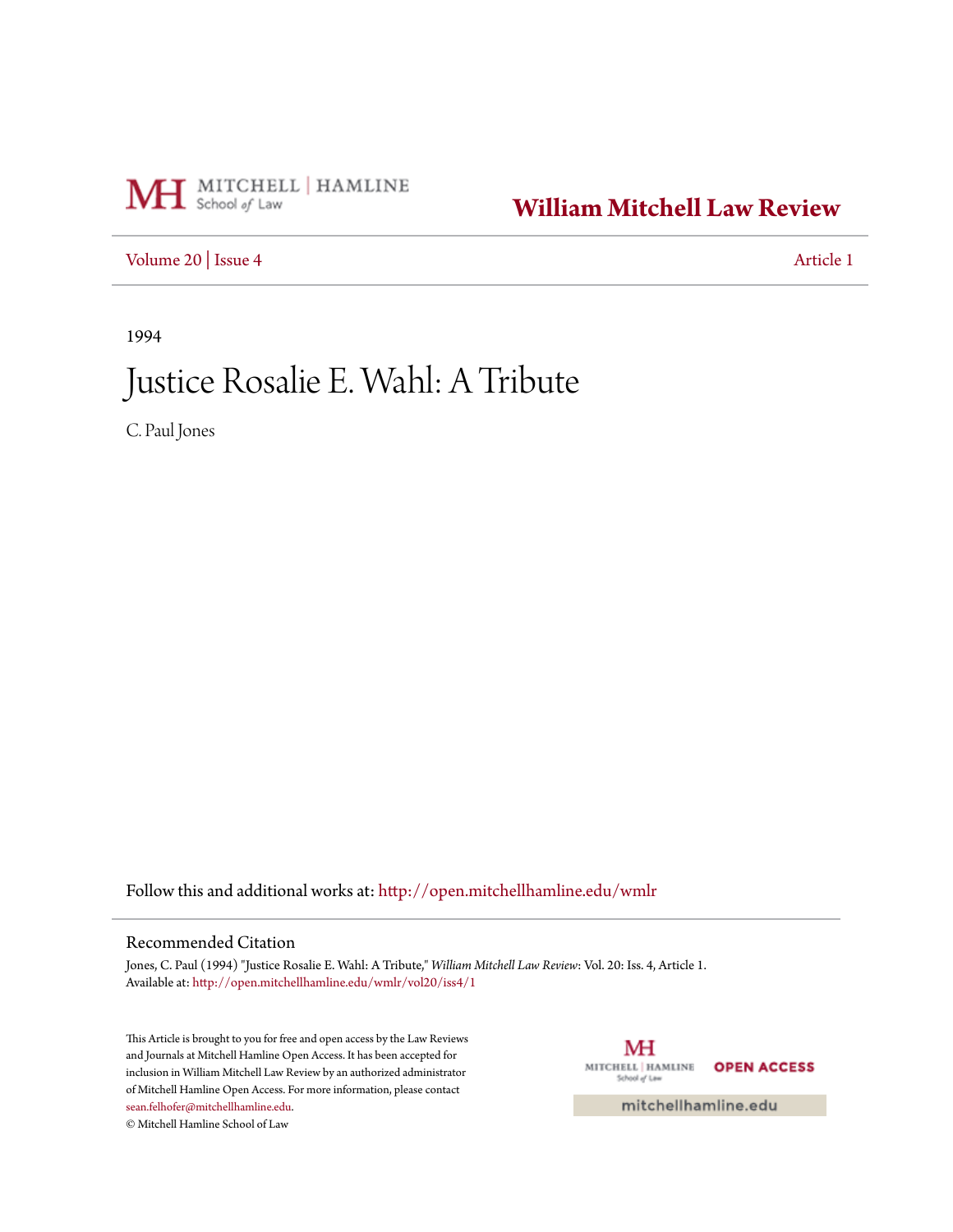#### **JUSTICE ROSALIE E. WAHL: A TRIBUTE**

#### **C. PAUL** JONESt

'Your honor, even a person who has actually committed a crime is entitled to a fair trial. Our United States and Minnesota Constitutions and laws guarantee this. To do less, to subjectively relax this standard, would put at risk of being convicted those innocent persons who have actually not committed a crime."

These paraphrased words were promptly and forcefully addressed to a Minnesota Supreme Court justice during an appellate argument when the justice suggested there was no need to bother the court with such an issue. Attorney Rosalie E. Wahl, later Minnesota Supreme Court Justice Wahl, was the advocate who put the justice's feet to the fire.

Attorney Rosalie E. Wahl was a tough-minded, bright, and practical lawyer who was always thoroughly prepared on the facts and the law. As one of Minnesota's first assistant state public defenders, Rosalie E. Wahl was a prototype for the superb women and men who joined or followed her as state public defenders. As an attorney, she fostered a great counseling rapport with her clients.

Justice Wahl became a law professor at William Mitchell College of Law in 1973. Her students appreciated her patient oneon-one counseling and teaching in the clinical education program she helped organize. Today, she is recognized as among the "doers" of the American Bar Association in legal education.

As a justice, Rosalie E. Wahl extended this unique rapportcharacterized as kind, understanding, considerate, thoughtful, courteous, and friendly-with the practicing bar. Just as important, if not more so, Justice Wahl maintains this rapport with persons of low or insufficient economic resources. Justice Wahl is a champion for the elimination of any semblance of racial or gender bias or discrimination within both the legal and general community.

t Associate Dean for Academic Affairs, William Mitchell College of Law; B.A. and J.D., University of Minnesota; LL.M., William Mitchell College of Law.